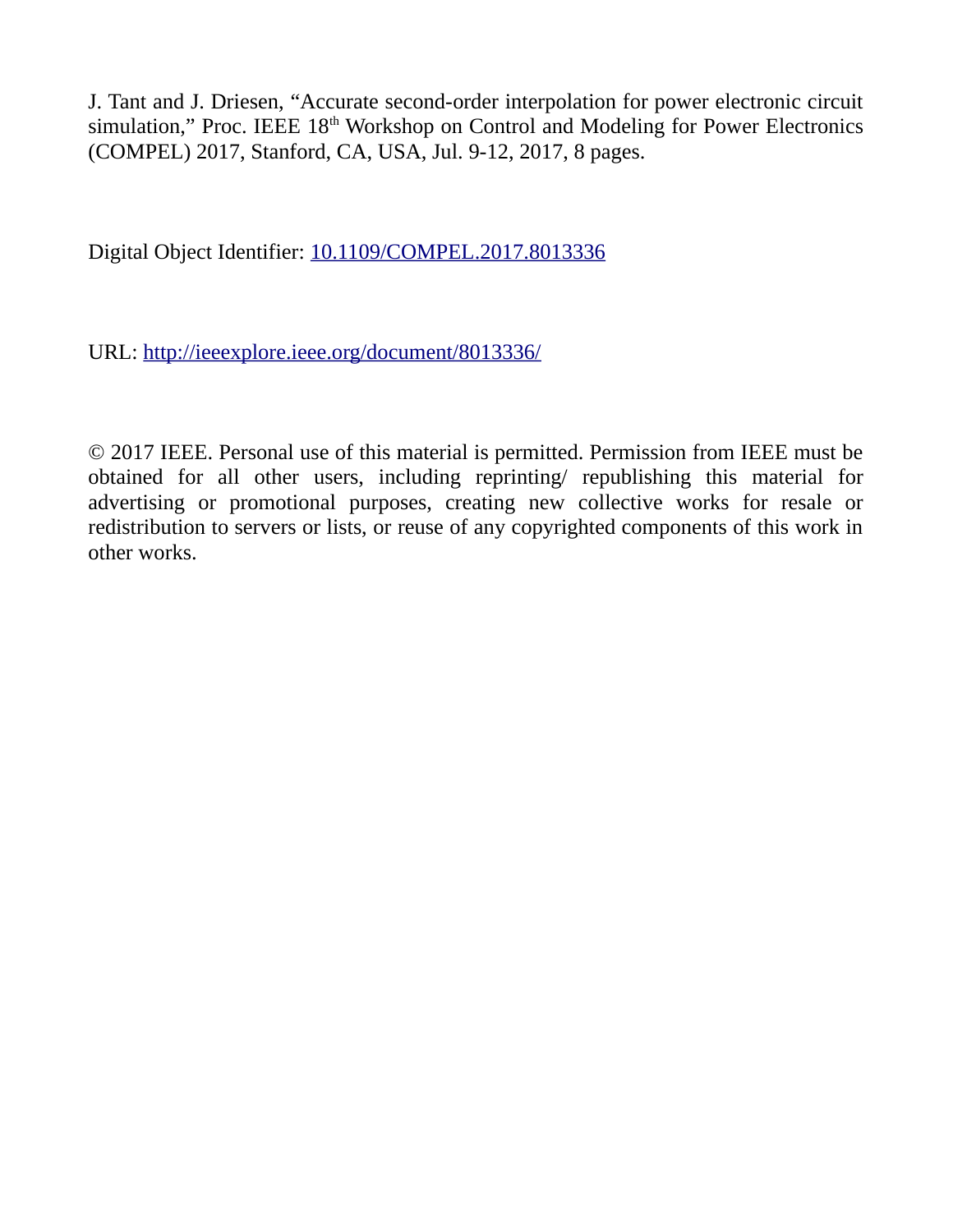# Accurate Second-Order Interpolation for Power Electronic Circuit Simulation

Jeroen Tant and Johan Driesen Department of Electrical Engineering KU Leuven - Energyville Leuven, Belgium Email: jeroen.tant@esat.kuleuven.be

*Abstract*—This paper presents a second-order accurate method for circuit simulation with idealized power electronic switches. The method combines the integration method TR-BDF2 with an improved quadratic interpolation technique for the localization of switch events. Next to preserving second-order accuracy after interpolation, the technique also preserves the capability to damp fast transients caused by small on-resistances and large offresistances. Conventional interpolation techniques for integration methods do not have this damping property. This results in a loss of accuracy if a switch event occurs shortly after a transition to discontinuous conduction mode. Consequently, the step size required to achieve the desired level of accuracy is sometimes smaller than expected. With the improved interpolation technique, the second-order accuracy associated with TR-BDF2 is not affected at switch events. Numerical experiments confirm the improved accuracy of the proposed method. The method is compared with the simulation tools PSIM and PSCAD, and with the conventional interpolation polynomial of TR-BDF2 as used in Simulink.

#### I. INTRODUCTION

Power electronic circuit simulation tools often use idealized switch models instead of detailed semiconductor device models to speed up the simulation [1]–[4]. Simulation studies at this level of detail are used to verify the operation of a converter circuit, to design the control system, to assess the quality of waveform conversion, and to assess the impact on the surrounding electrical system. In the field of power systems, simulation tools for electromagnetic transient simulation also support idealized switches to accommodate the analysis of power electronic equipment in the transmission or distribution grid [5]–[9]. Although electromagnetic transient simulation is usually covered separately in literature within the field of power systems, these tools are in essence similar to the circuit simulation tools for power electronics. The main differences are in the terminology, the scope of applications, and the provided library of components.

Circuit simulation tools supporting idealized switches require specialized numerical solution techniques [3], [4], [6], [9]–[12]. Idealized switches are either completely ideal switches, for which both the on-resistance and off-conductance are zero, or almost ideal switches, for which the on-resistance and off-conductance is small. Several difficulties arise with completely ideal switches because the circuit topology changes after switch events [4], [10], [11]. Such difficulties include changes in the number of effective state variables and the

occurrence of impulsive and underdetermined switch configurations at intermediate stages in the solution algorithm. Methods that cope with these difficulties by using specialized algorithms are further referred to as following the variable structure approach. Example tools with a variable structure approach are PLECS [4], [13] and SimPowerSystems if the option "Enable use of ideal switching devices" is enabled [14]. An advantage of the variable structure approach is that stiff models can sometimes be avoided through careful modeling, so that explicit integration methods remain efficient. The variable structure approach is not within the scope of this paper, but the proposed method may also be beneficial for this approach if the model is stiff.

The alternative approach, referred to as the constant structure approach, enforces a constant circuit topology by using small on-resistances and large off-resistances. The main advantage of this approach is that there is no overhead associated with algorithms to resolve topology changes at switch events. A disadvantage is that resulting models are often stiff. When an inductor current is blocked by a diode, for instance, the large off-resistance often causes switching transients in some circuit variables which are damped so fast that they appear as instantaneous jumps at the beginning of a step. To avoid excessively small step sizes, an integration method is required capable of damping out these transients almost instantly in one step. L-stable integration methods such as the first-order backward Euler method have this capability, but the secondorder trapezoidal method does not [15]. As a result, the trapezoidal method often exhibits slowly decaying numerical oscillations [1], [8]. Some tools, including EMTP-RV (with the "Trapezoidal and Backward Euler" integration option) and PSIM, therefore perform one or two backward Euler steps after switch events to suppress numerical oscillations [3], [6], [16]–[18]. But they do this at the cost of losing the secondorder accuracy of the trapezoidal method. Other tools use a second-order L-stable method. XTAP, for instance, uses the method 2s-DIRK [19], while the Simulink solver *ode23tb*, an implementation of TR-BDF2 [20], is recommended in the manual of SimPowerSystems [14] and also available in PLECS [13] for stiff problems.

Switch events do not generally occur at the beginning or end of a time step. To avoid inaccuracies, a common approach is to interrupt the simulation and locate the event within a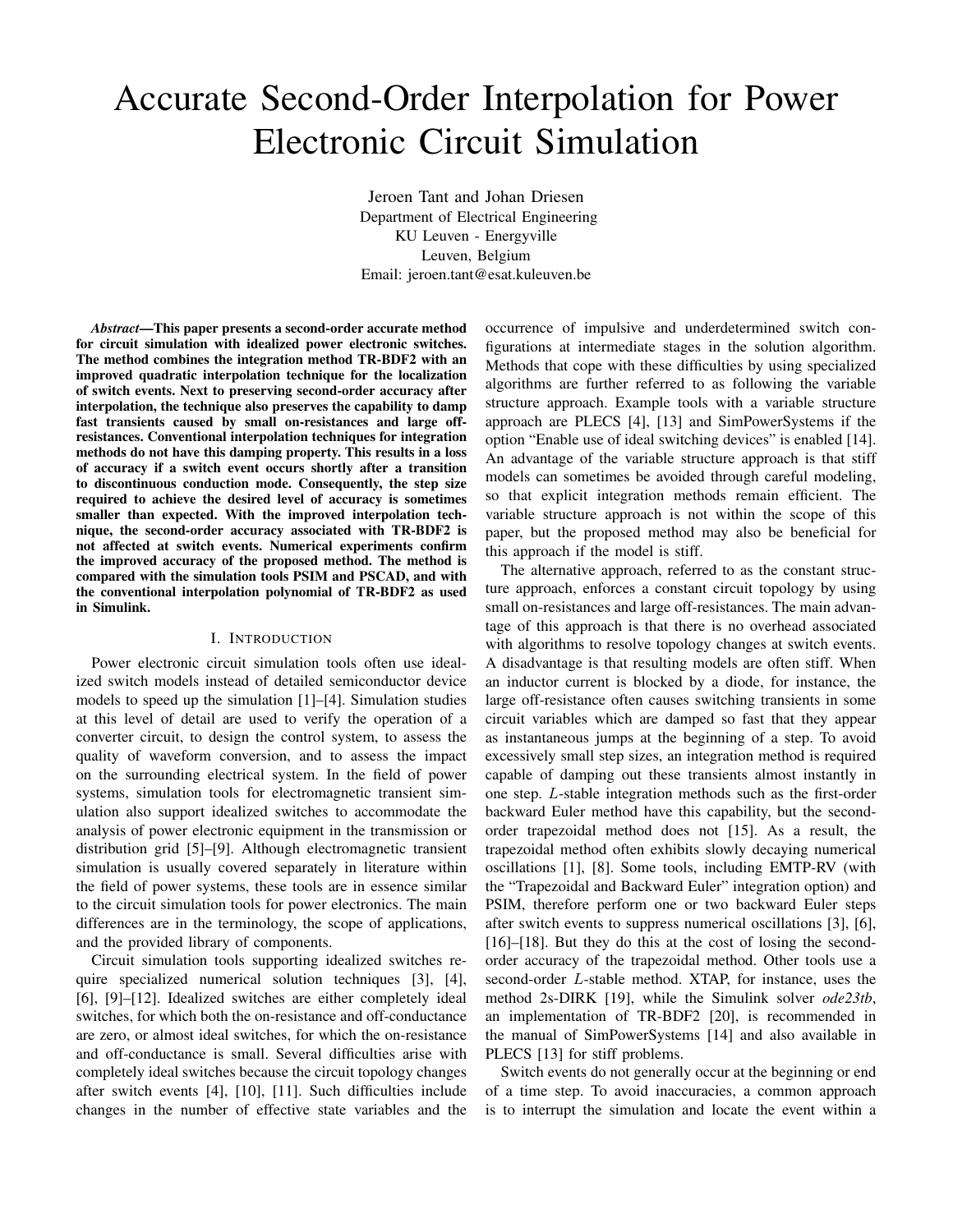completed step through interpolation [1], [6], [9], [12], [21]– [23]. The simulation is then rolled back and restarted from this event location so that the beginning of the following step is synchronized with the associated switch action. The tool PSCAD, for instance, uses linear interpolation [6], [22]. With linear interpolation, the second-order accuracy of the trapezoidal method is lost again. Interpolation is also used in Simulink for zero crossing detection, which is employed by both SimPowerSystems and PLECS to locate switch events [13], [14]. The variable-step integration methods of Simulink come with an embedded interpolation polynomial which preserves the integration order [24].

This paper focuses on the consequences of using interpolation on an L-stable integration method. It will be shown in Section IV that the beneficial property of L-stability is generally not preserved with interpolation. As a result, most methods lose their capability to damp fast switching transients instantaneously in steps with interpolation. The examples of this paper illustrate that this causes inaccuracies in particular cases. Therefore, a new quadratic interpolation method for TR-BDF2 is proposed in Section V, which preserves second-order accuracy and the capability to damp fast switching transients. In Section VI, the accuracy of the method is compared with the regular interpolation polynomial for TR-BDF2 and the existing tools PSCAD and PSIM. Sections II and III first introduce the circuit model and numerical simulation with the constant structure approach.

## II. CIRCUIT MODEL WITH IDEALIZED SWITCHES

## *A. DAE Representation*

The circuit and control system equations are considered as a system of differential algebraic equations (DAEs) of form

$$
\dot{\theta} = 1,\tag{1a}
$$

$$
\dot{x} = f(x, y, \theta, m, s), \tag{1b}
$$

$$
0 = g(x, y, \theta, m, s), \tag{1c}
$$

where the elements of x, y,  $\theta$ , m, and s are the dynamic (differentiated) variables, the algebraic (non-differentiated) variables, the timer states, the discrete-time memory states, and the binary switch configuration states respectively.

The circuit equations are obtained with a formulation technique such as sparse tableau analysis, nodal analysis, modified augmented nodal analysis, or branch analysis. Some algebraic variables are labeled as positive guard variables for which an event is triggered when they cross zero. At such events, it is possible to reinitialize the value of timer states, memory states and switch states. Because the definition of such reinitializations can be considered externally from the continuoustime simulation, they are not included in the model. For components with piecewise-defined characteristics such as ideal diodes, associated switch states are simply toggled if their corresponding guard variable crosses zero.

## *B. DAE Structure for a Fixed Switch Configuration*

Between events,  $m$  and  $s$  are constant. In literature, DAEs for which (1c) uniquely determines  $y$  as an implicit function

of x and  $\theta$  for fixed m and s are said to have index one [15], [25]–[27]. Then, (1b) can be treated as an ordinary differential equation (ODE) for which each evaluation of  $f$  involves solving (1c) as a system of equations. As a result, integration methods for ODEs are directly applicable.

Unfortunately, (1c) is not uniquely solvable on its own for many circuits of practical interest. This happens, for instance, when two capacitors are connected in parallel, when two inductors are connected in series, or when a capacitor is connected in parallel with a voltage source. In this case, some initial values for the dynamic variables cannot be freely chosen because q imposes a constraint on  $x$ . Nevertheless, wellposed DAEs are always equivalent to an underlying index-one problem, which can often be revealed using index reduction techniques [15], [26].

In the following, index reduction is explained for the case where f and g are linear in x and y. The equations are formulated as

$$
\dot{x} = A_s x + B_s y + Fu(\theta, m, s), \tag{2a}
$$

$$
0 = C_s x + D_s y + Gu(\theta, m, s), \tag{2b}
$$

where u is a vector-valued input function that is smooth in  $\theta$ . The discussed algorithm is based on [28]. Similar algorithms are found in  $[29, p. 154]$  and  $[26, p. 20]$ . The algorithm is executed for a given switch state s. In general, the outcome of the algorithm may depend on s. If  $D_s$  is invertible, the DAE is already of index one and the algorithm ends. Otherwise, it is possible to obtain zero rows in the matrix  $D$  using elementary row operations, resulting in

$$
\dot{x} = B_s y + A_s x + Fu(\theta, m, s), \tag{3a}
$$

$$
0 = D_{1,s}y + C_{1,s}x + G_1u(\theta, m, s), \tag{3b}
$$

$$
0 = +\tilde{C}_{2,s}x + \tilde{G}_2u(\theta, m, s), \qquad (3c)
$$

so that (3c) reveals a hidden constraint involving only dynamic variables and known input variables. The algorithm then selects dependent dynamic variables and relabels them as algebraic variables. Afterwards, the corresponding equations in (3a) are replaced with the derivative of (3c), which is

$$
0 = \tilde{C}_{2,s}(A_s x + B_s y + Fu(\theta, m, s)) + \tilde{G}_2 \dot{u}(\theta, m, s).
$$
 (4)

The resulting problem is again of form (2). If the new  $D_s$ is invertible, the reduced problem has index one, the original problem is said to have index two, and the algorithm ends. Otherwise, the procedure must be repeated.

The reduced problem always has fewer dynamic variables than the original problem, because interdependencies on  $x$  are removed. The initial conditions for the remaining dynamic variables can be freely chosen. Furthermore, derivatives of the input signals may be required due to the addition of (4) in the system of equations. For instance, if a capacitor is connected in parallel with a time-dependent voltage source, the current through that capacitor will be proportional to the derivative of the voltage.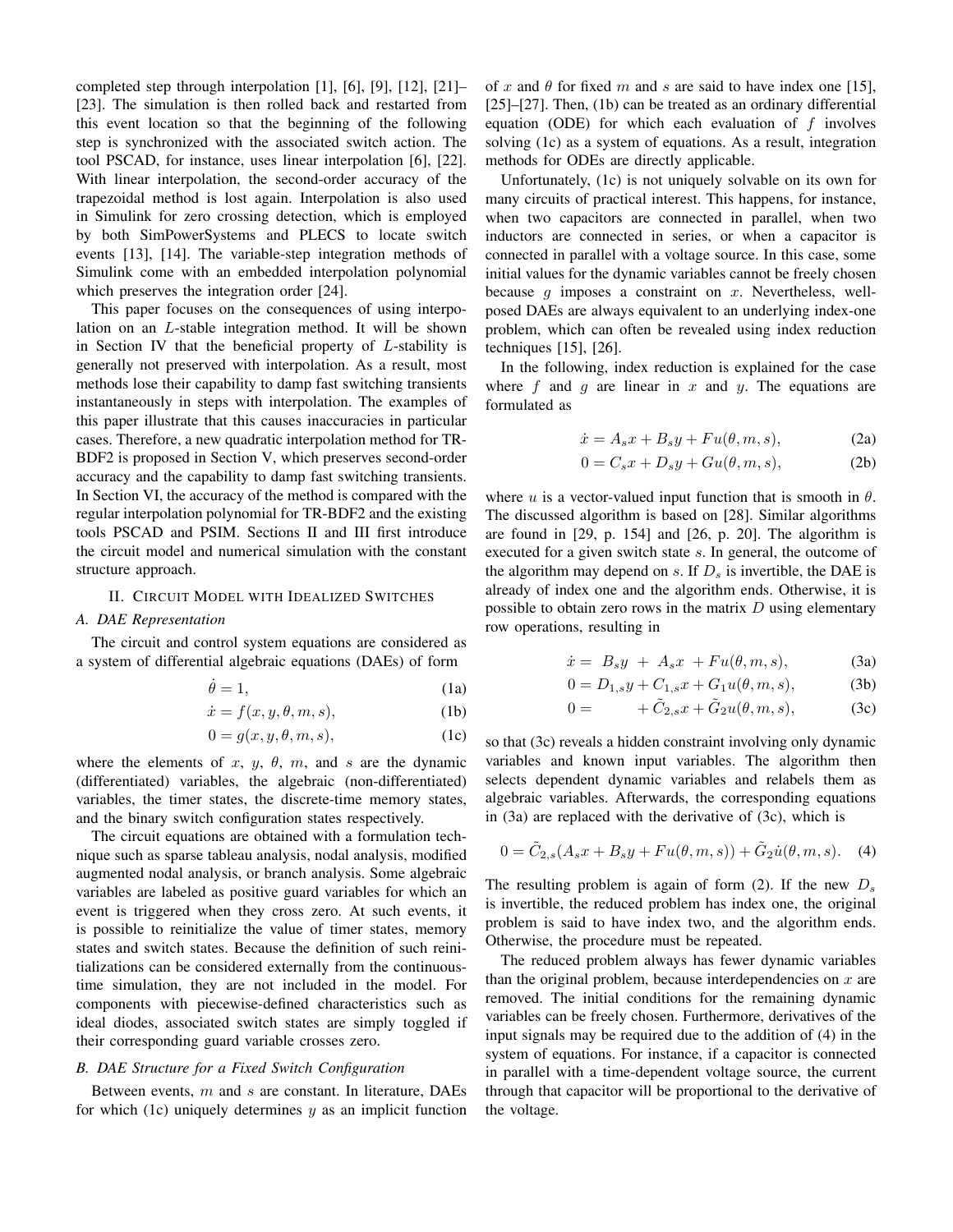After reducing the index to one, the underlying state-space formulation for the given switch configuration becomes

$$
\dot{x} = (A_s - B_s D_s^{-1} C_s) x + (F - B_s D_s^{-1} G) u(\theta, m, s),
$$
 (5a)

$$
y = -D_s^{-1}C_s x - D_s^{-1}Gu(\theta, m, s).
$$
 (5b)

The state-space formulation can be solved as a regular ODE with output equations. However, it is not always advisable to compute the state-space matrices explicitly, because the sparsity of the equations is then generally lost.

## *C. Variable and Constant Structure*

With completely ideal switches, the DAE structure can vary with the switch configuration. For instance, the current of an inductor can be constrained to zero by a diode or two capacitors can be connected in parallel by a diode. As a consequence, methods based on the variable structure approach must apply the index reduction algorithm for every encountered switch configuration. PLECS, for instance, recomputes a statespace form for every encountered switch configuration using an algorithm similar to the index reduction algorithm of Section II-B [30].

With the constant structure approach, a fixed circuit topology is assumed so that the DAE structure does not change. This can be achieved by assuming small on-resistances and large off-resistances for every switch element. If index reduction is required, the algorithm needs to be executed only once at the beginning of the simulation.

# III. SIMULATION WITH THE CONSTANT STRUCTURE APPROACH

## *A. Numerical Integration between Switch Events*

For a given switch configuration, the equations are sufficiently smooth so that numerical integration methods for DAEs are applicable. A numerical integration method is inserted directly in (1), without index reduction, and the resulting sparse system of equations is solved as a whole in each step [15], [26]. Not every integration method is suitable to solve DAEs with index-two or above [15], [26]. Some methods for stiff problems capable of solving index-two DAEs directly are: the trapezoidal method, the backward difference formula (BDF) family of methods (including backward Euler as BDF1), and TR-BDF2 [15], [26]. The trapezoidal method, the method of Gear (BDF2), and TR-BDF2 are often used in circuit simulation [1], [5], [6], [31], [32].

The scope of this paper is limited to methods with a fixed step size. Variable-step implementations are applied in SPICElike simulators for integrated circuits [31], [32]. Methods with a variable step size have the advantage that the step size can be adapted locally to track highly nonlinear dynamics of semiconductor device models.

In power electronic circuit simulation with idealized switches, a piecewise linear approach is followed instead of modeling nonlinear semiconductor dynamics in detail. With a fixed step-size, it is possible to reuse  $LU$ -factorizations of the sparse system matrix in successive steps, as long as the switch configuration does not change. This approach is also common in electromagnetic transient simulation [6], [7].

# *B. Initialization and Reinitialization After Switch Events*

The trapezoidal method and TR-BDF2 require initial values for the algebraic variables  $y$  in addition to the user-supplied initial values for the dynamic variables  $x$ . Values for  $y$  must also be reinitialized after switch events because they can be discontinuous [12]. Reinitialized values for  $y$  are computed by solving (1c) as a system of equations for given values of  $x$ . For index-two DAEs, index reduction is applied once at the beginning of the simulation.

This system of equations for reinitialization is different form the system resulting from discretizing (1) with the integration method. Therefore, the solver for reinitialization is considered separately for the solver for numerical integration.

Because switch events may trigger other events, reinitialization is applied sequentially until a valid switch configuration is found.

## *C. Event Detection and Localization*

If a guard variable becomes negative at the end of a step, an interpolation polynomial of the guard variable is used to determine the moment of zero-crossing within the step. Afterwards, the whole solution is rolled back to the moment zero-crossing through interpolation of  $x$  and  $y$ . After executing the associated switch actions, reinitialization is performed and the simulation continues. Some methods for interpolation are discussed in the next section.

# IV. EFFECT OF INTERPOLATION ON THE L-STABILITY PROPERTY OF INTEGRATION METHODS

#### *A. Backward Euler with Linear Interpolation*

The backward Euler method is a first-order method with a single implicit stage. Applied to (1), with  $\theta$ , s and m omitted for clarity, the backward Euler formula becomes

$$
x_{k+1} = x_k + h f(x_{k+1}, y_{k+1}),
$$
 (6a)

$$
0 = g(x_{k+1}, y_{k+1}),
$$
 (6b)

where  $h$  is the fixed step size. The computation of a step involves solving (6) as a system of equations.

Backward Euler applied to the linear scalar test equation  $\dot{x} = \lambda x$  with  $\lambda \in \mathbb{C}$  gives

$$
x_{k+1} = \Phi(h\lambda) x_k, \text{ with } \Phi(h\lambda) = \frac{1}{1 - h\lambda}.
$$
 (7)

The function  $\Phi(h\lambda)$  is called the *stability function* associated with this method [15]. The *stability region* corresponding to a stability function is the set  $\{z \in \mathbb{C} \mid |\Phi(z)| \leq 1\}$  in the complex plane [15]. It is the set of values for  $h\lambda$  for which the numerical solution of the test equation is stable. The backward Euler method is A-stable because its stability region includes the left half-plane [15]. This means that if  $\dot{x} = \lambda x$  is stable, the numerical solution will be stable too for any step size.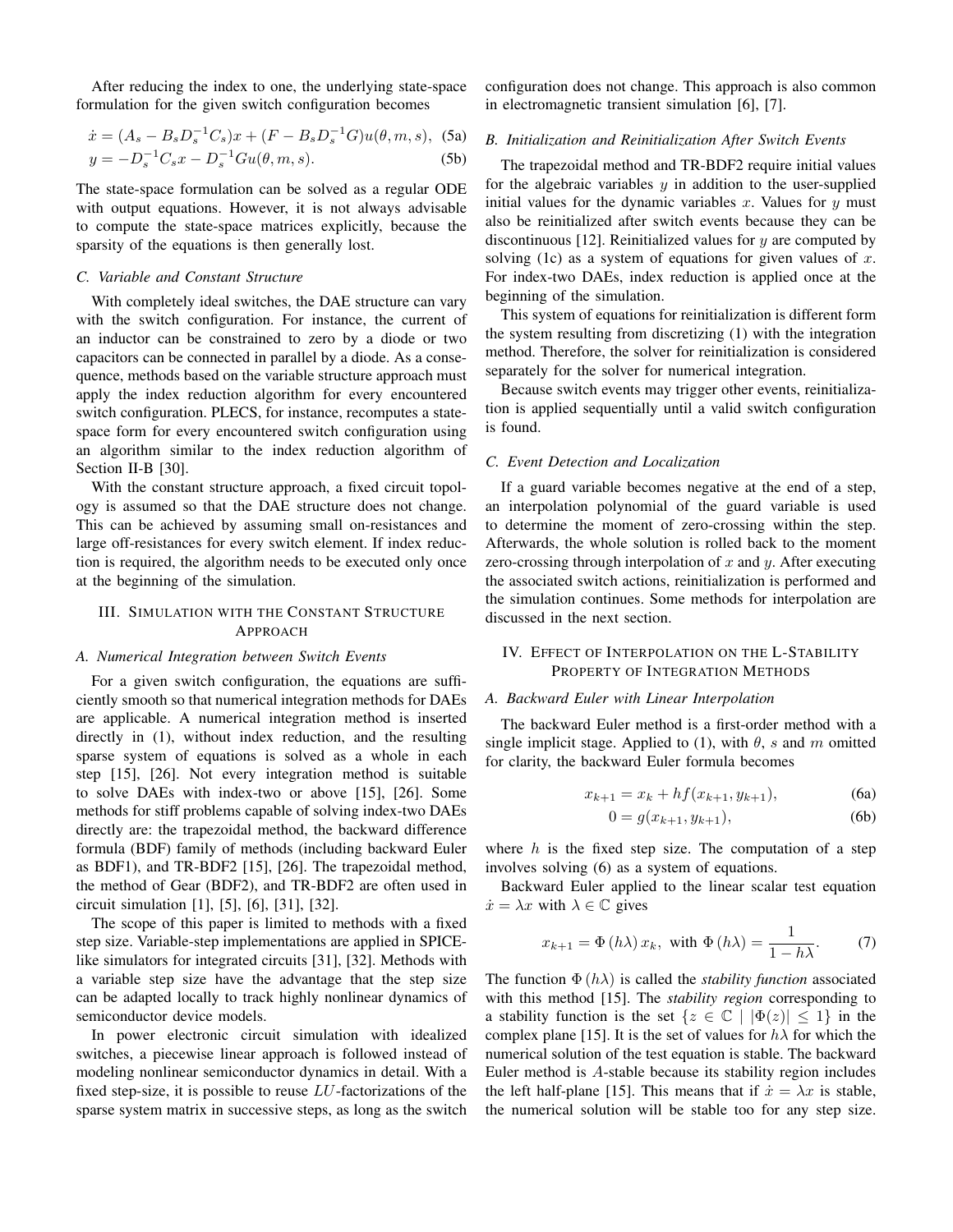Furthermore, backward Euler is also L-stable because it has the property

$$
\lim_{h\lambda \to \infty} \frac{1}{1 - h\lambda} = 0
$$
 (8)

in addition to being  $A$ -stable. As a result of  $L$ -stability, solution components with a very small time constant relative to the step size  $h$  will be damped out almost instantly. This property is favorable if there are fast switching transients in the algebraic variables for which a detailed simulation with smaller steps is not desired.

We now investigate how  $L$ -stability is affected by linear interpolation at  $t_k + \alpha h$  with  $0 \leq \alpha \leq 1$ . The limit of the resulting interpolated stability function as a function of  $\alpha$  is given by

$$
\lim_{h\lambda \to \infty} 1 - \alpha + \frac{\alpha}{1 - h\lambda} = 1 - \alpha,\tag{9}
$$

and is only zero for  $\alpha = 1$ . Hence, L-stability is not preserved with interpolation except when taking a full step.

## *B. Trapezoidal Method with Quadratic Interpolation*

The scheme of the second-order trapezoidal method is

$$
x_{k+1} = x_k + \frac{h}{2} f(x_k, y_k) + \frac{h}{2} f(x_{k+1}, y_{k+1}), \quad \text{(10a)}
$$
  

$$
0 = g(x_{k+1}, y_{k+1}). \quad \text{(10b)}
$$

One implicit stage has to be solved at each step. In contrast with the backward Euler method, both  $x_k$  and  $y_k$  are needed to compute  $x_{k+1}$  and  $y_{k+1}$ .

The stability function corresponding to the trapezoidal method is

$$
\Phi(h\lambda) = \frac{1 + \frac{h}{2}\lambda}{1 - \frac{h}{2}\lambda},\tag{11}
$$

and the associated stability region is exactly equal to the left half-plane. The trapezoidal method is therefore A-stable. The method is not L-stable because

$$
\lim_{h\lambda \to \infty} \frac{1 + \frac{h}{2}\lambda}{1 - \frac{h}{2}\lambda} = -1.
$$
 (12)

Because the above limit approaches  $-1$  as  $h\lambda$  approaches infinity, a solution component for which  $h\lambda$  is too large will undergo a sign reversal in every step. This sign reversal causes numerical oscillations [15].

A quadratic interpolation formula for the trapezoidal method is obtained with Hermite interpolation [33] as

$$
\tilde{x}(\alpha) = \left(1 - \alpha^2\right)x_k + \alpha^2 x_{k+1} + (\alpha - \alpha^2)hf(x_k, y_k). \tag{13}
$$

This interpolation formula preserves second-order accuracy. Hermite interpolation cannot be applied directly to the algebraic variables y, because the derivatives are not available. Interpolated values for  $y$  can be obtained by solving the reinitialization problem of Section III-B for each required value of  $\alpha$ .

The behavior at infinity of the stability function after quadratic interpolation is determined by the limit

$$
\lim_{h\lambda \to \infty} 1 - \alpha^2 + \alpha^2 \frac{1 + \frac{h}{2}\lambda}{1 - \frac{h}{2}\lambda} + \alpha (1 - \alpha) h\lambda, \qquad (14)
$$

which only exists if  $\alpha = 0$  or  $\alpha = 1$ . Consequently, A-stability is not preserved by quadratic interpolation.

The tool PSCAD uses the trapezoidal method with linear interpolation, at the cost of loosing second order accuracy in interpolated steps. The limit behavior at infinity of the linearly interpolated stability function is expressed as

$$
\lim_{h\lambda \to \infty} 1 - \alpha + \alpha \frac{1 + \frac{h}{2}\lambda}{1 - \frac{h}{2}\lambda} = 1 - 2\alpha,\tag{15}
$$

which indicates that the method preserves A-stability and is L-stable only for  $\alpha = 0$  or  $\alpha = 1/2$ . This explains why a trapezoidal step with half-step linear interpolation will successfully suppress numerical oscillations. In the tool PSCAD/EMTDC, for instance, such a half-step interpolation is applied after every switch event [6], [22], [34]. Linear interpolation is directly applicable to both  $x$  and  $y$ .

## *C. TR-BDF2 with Quadratic Interpolation*

TR-BDF2 was introduced in [32] for the transient simulation of semiconductor devices. The method is available as a general-purpose integration method in Simulink under the name *ode23tb* [35]. TR-BDF2 combines an internal trapezoidal step and an internal BDF2 step into a single-step method [20], [32]. The resulting method has order two and inherits the L-stability of the BDF2 step. The formula is given by

$$
x_{k+\gamma} = x_k + \gamma \frac{h}{2} f(x_k, y_k) + \gamma \frac{h}{2} f(x_{k+\gamma}, y_{k+\gamma}), \qquad (16a)
$$

$$
0 = g(x_{k+\gamma}, y_{k+\gamma}),\tag{16b}
$$

$$
x_{k+1} = (1 - \eta)x_k + \eta x_{k+\gamma} + \gamma \frac{h}{2} f(x_{k+1}, y_{k+1}), \quad (16c)
$$

$$
0 = g(x_{k+1}, y_{k+1}), \tag{16d}
$$

where  $\gamma = 2 - \sqrt{2}$  and  $\eta = \frac{1 + \sqrt{2}}{2}$  [32]. The internal trapezoidal step has size  $\gamma h$ , the subsequent internal BDF2 step has size  $(1 - \gamma)h$ . Two implicit stages must be solved to compute one step. The factor  $\gamma \frac{h}{2}$  in front of f is same for both implicit stages, allowing to reuse the  $LU$  factorization of the system matrix for both stages. The associated stability function is

$$
\Phi(h\lambda) = \frac{1-\eta}{1-\frac{\gamma}{2}h\lambda} + \frac{\eta(1+\frac{\gamma}{2}h\lambda)}{(1-\frac{\gamma}{2}h\lambda)^2} = \frac{1+\sqrt{2}\frac{\gamma}{2}h\lambda}{(1-\frac{\gamma}{2}h\lambda)^2}.
$$
 (17)

An order-preserving Hermite interpolant for TR-BDF2 is provided in [20], but Hermite interpolation leads to similar problems as with the trapezoidal method. Because the intermediate trapezoidal stage is also second-order accurate, an alternative is to use the quadratic Lagrange interpolant through  $x_k$ ,  $x_{k+\gamma}$ , and  $x_{k+1}$ . The resulting interpolation function is

$$
\tilde{x}(\alpha) = p_1(\alpha)x_k + p_2(\alpha)x_{k+\gamma} + p_3(\alpha)x_{k+1}, \quad (18a)
$$

$$
\tilde{y}(\alpha) = p_1(\alpha)y_k + p_2(\alpha)y_{k+\gamma} + p_3(\alpha)y_{k+1},\tag{18b}
$$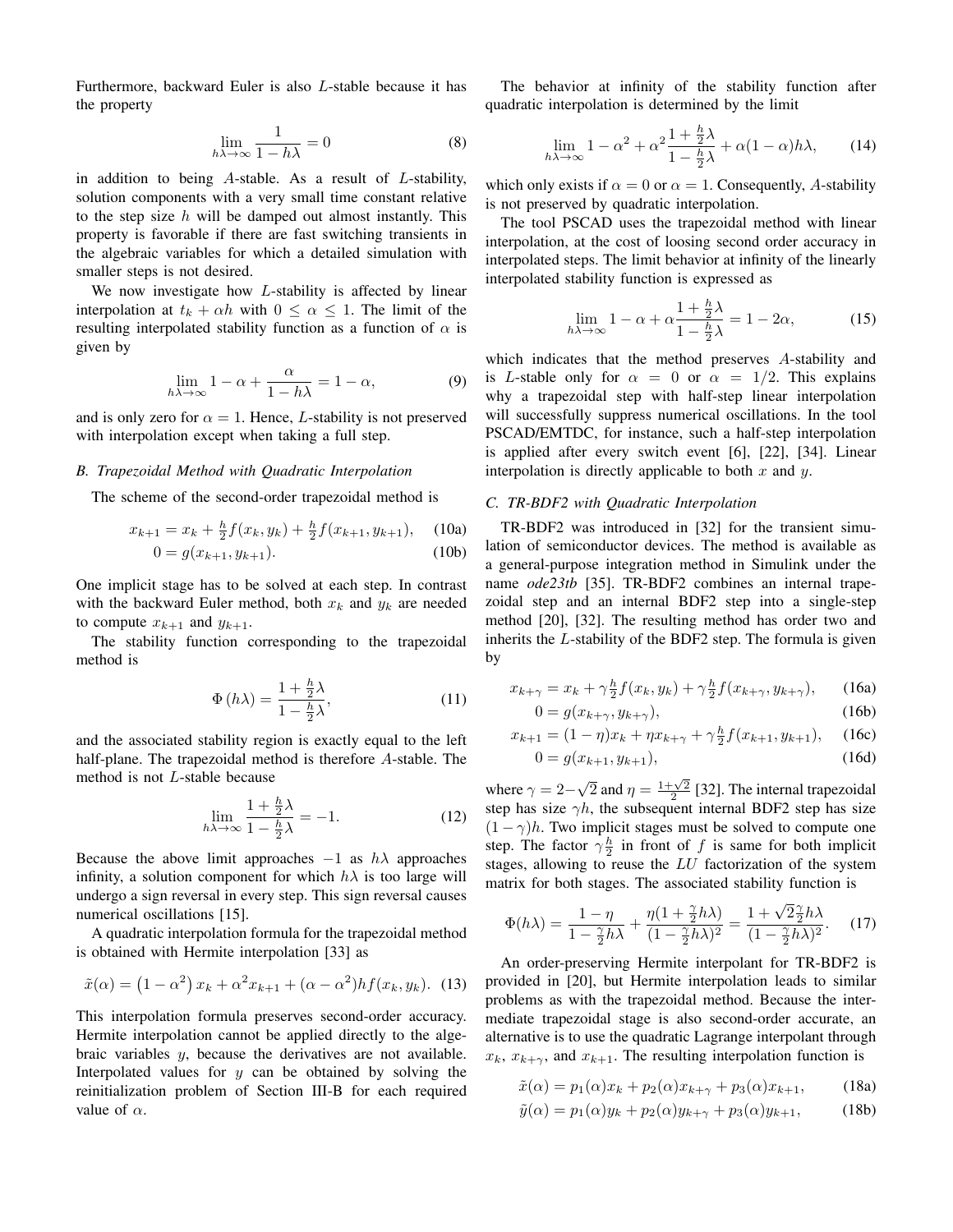

Fig. 1. Example circuit at diode turn-off (a). The error introduced when interpolation is performed in the subsequent step of size  $h = 1 \,\mu s$ , for backward Euler with linear interpolation (b), for the trapezoidal method with quadratic Hermite interpolation (c) and for TR-BDF2 with quadratic Lagrange interpolation (d)).

with

$$
p_1(\alpha) = \gamma^{-1}(\alpha - \gamma) (\alpha - 1), \qquad (18c)
$$

$$
p_2(\alpha) = \frac{\alpha(\alpha - 1)}{\gamma(\gamma - 1)}
$$
, and  $p_3(\alpha) = \frac{\alpha(\alpha - \gamma)}{(1 - \gamma)}$ . (18d)

An important advantage is that the interpolation function is also applicable to the algebraic variables. It can be verified in Simulink, by enabling the optional refinement points in the solution output, that this alternative Lagrange interpolant is also the one used for *ode23tb*.

The limit behavior at infinity of the interpolated stability function is expressed as

$$
\lim_{h\lambda \to \infty} p_1(\alpha) + p_2(\alpha) \frac{1 + \frac{\gamma}{2}h\lambda}{1 - \frac{\gamma}{2}h\lambda} + p_3(\alpha) \frac{1 + \sqrt{2}\frac{\gamma}{2}h\lambda}{(1 - \frac{\gamma}{2}h\lambda)^2}.
$$
 (19)

For this stability function, A-stability is preserved, but Lstability is only achieved if a full step is performed or if  $\alpha = 2\gamma^2 = 3 - 2\sqrt{2}.$ 

## *D. Consequences of Loosing* L*-Stability in Interpolated Steps*

To illustrate the consequences in the context of power electronic circuit simulation, consider the example circuit in Fig. 1a. The diode just turned off at  $t_k$ , so that  $i_L(t_k) = 0$ and  $v_L(t_k) = -400 \text{ V}$ . Both  $i_L$  and  $v_L$  then undergo a quickly damped transient with time constant  $L/R<sub>off</sub>$ . While  $i_L$  settles at a current of only  $-400 \mu A$ , the algebraic variable  $v<sub>L</sub>$  undergoes a jump from  $-400 \text{ V}$  to 0 V. This circuit is simulated for a single step with backward Euler in Fig. 1b. To avoid the extremely small step size required to track the transient in  $v_L$  accurately, h is chosen sufficiently large so that the fast transient is damped instantaneously. If linear interpolation is applied afterwards in this step, the result is no longer damped because the L-stability property is lost. The trapezoidal method does not damp the fast transient and initiates the first step of a numerical oscillation, as seen in Fig. 1c. The use of the Hermite interpolant in this step results in a large deviation from the exact solution. In Fig. 1d, TR-BDF2 succeeds in damping the fast transient in a single step, but interpolation in this step is still not accurate.

In practice, there are particular situations for which this problem leads to inaccurate output or inaccurate event localization. First, if a second switch event occurs shortly after an inductor went into discontinuous conduction mode, the interpolation of the second event might occur in the first step after the first event. This interpolation is then not reliable. Second, if resynchronization with the original sampled time grid is desired, interpolation is required in every first step after a switch event, again resulting in inaccurate interpolation. Finally, if an inductive current through a diode bridge crosses zero, there will be an instantaneous moment of discontinuous conduction where all diodes are blocking before two diodes turn on. The localization of the turn-on event might be delayed due to inaccurate interpolation.

#### V. PROPOSED METHOD

## *A. TR-BDF2 Stages*

The proposed method uses  $TR-BDF2$  with step size h: internal trapezoidal stages of size  $\gamma h$  are alternated with internal BDF2 stages of size  $(1 - \gamma)h$ . If there are no switch events, only the output of BDF2 is considered as a full-step solution point.

If an event occurs in one of the internal stages, interpolation is performed using quadratic Lagrange interpolation with the output of two previous stages. After switch events, a full TR-BDF2-TR sequence is always executed. The output of the first internal trapezoidal step after a switch event is not reliable because fast solution components are not yet damped. Therefore, the interpolation technique as proposed in the next section is used in the first three stages after each switch event.

# *B. Interpolation Method for TR-BDF2-TR Sequence After Each Switch Event*

To preserve sufficient damping of fast transients after interpolation in the first TR-BDF2-TR sequence after a switch event, for instance at  $t = t_k$ , quadratic Lagrange interpolation is performed through three  $L$ -stable solution points. The first solution point is the output of the L-stable BDF2 stage located at  $t_{k+1} = t_k + h$ . The second solution point is obtained by evaluating the quadratic interpolant (18) on the TR-BDF2 sequence with  $\alpha = \alpha_L = 3 - 2\sqrt{2}$ , one of the two roots of (19). The third solution point is the output of the final TR-stage in the sequence at  $t_{k+1} + \gamma$ , which inherits the L-stability of the preceding BDF2 stage. Fig. 2 illustrates the method applied to the example of Fig. 1.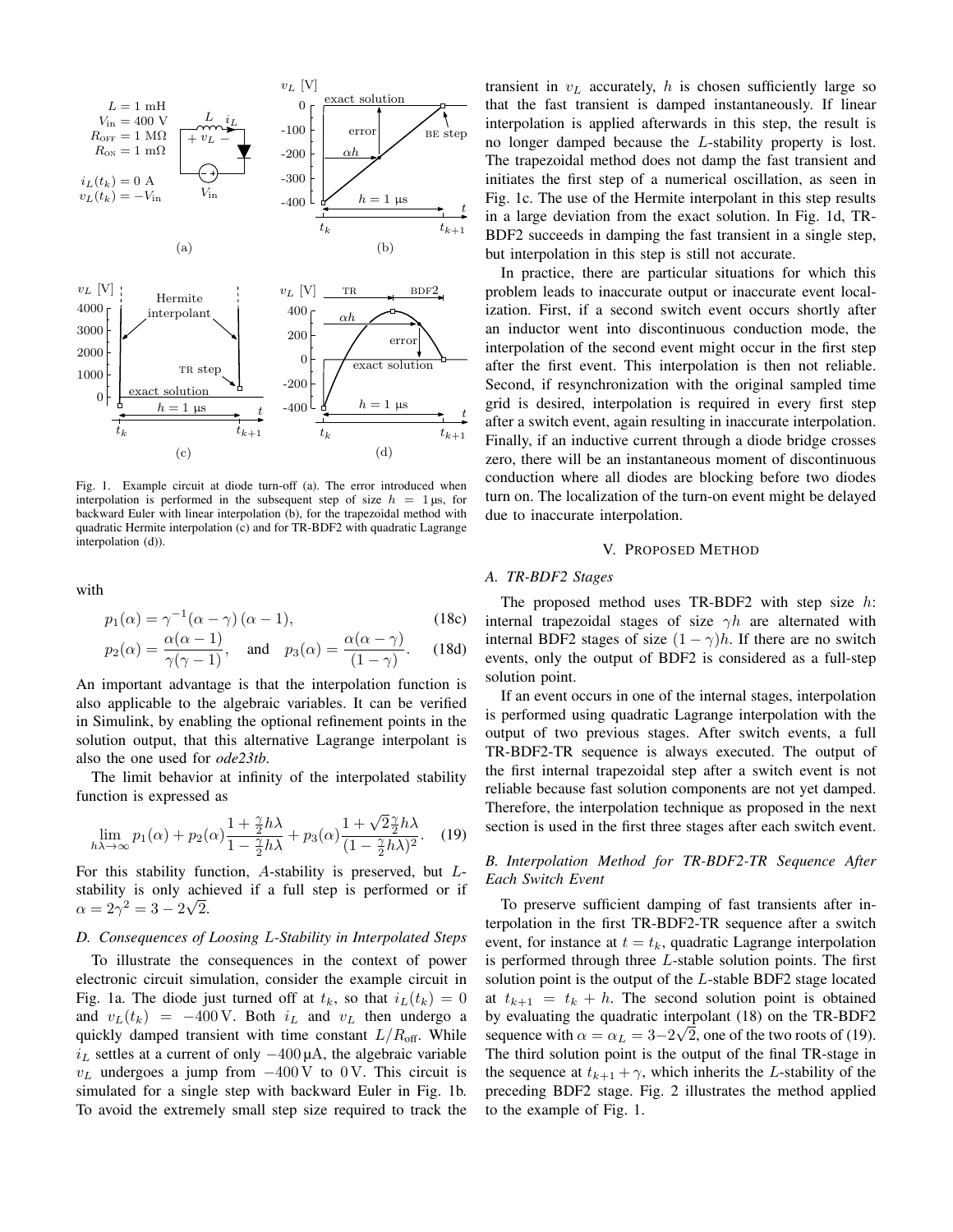

Fig. 2. The proposed quadratic interpolant applied to the example of Fig. 1a.



Fig. 3. Boost converter test circuit with a fixed duty cycle.

In general, there will be a discontinuous gap at  $t = t_k$ , because the proposed interpolant does not pass through  $x_k$ and  $y_k$ . The size of this gap is  $O(h^3)$  in asymptotic notation, following from the second-order accuracy of the integration method and quadratic interpolation. Therefore, the size of the gap will decrease when the step size is sufficiently reduced. A large gap indicates that the step size is too large to accurately follow the transient of the respective variable. However, if fast solution components of a variable are strongly damped, and if these solution components are deliberately not simulated in detail, a large gap is exactly what is desired. The discontinuity at  $\alpha = 0$  is then exploited to approximate the fast solution components as if they jump instantaneously.

Because the discontinuity is interpreted as an instantaneous transition, all values traversed in the gap should also be considered as part of the solution. For instance, it is possible that a switch event is triggered in the instantaneous transition for which interpolation of the variables to the zero-crossing is required.

#### VI. NUMERICAL COMPARISON WITH EXISTING METHODS

#### *A. Boost Converter in Discontinuous Conduction Mode*

To assess the effectiveness of the proposed method, the boost converter circuit in Fig. 3 is simulated for 0.4 ms with PSCAD, PSIM, the regular TR-BDF2 (with Lagrange interpolation), and the proposed method. For each method, solution point errors are computed with respect to an accurate reference solution. The reference solution in Fig. 4a is computed with regular TR-BDF2 using  $h = 0.25$  ns. The results for PSIM and PSCAD in Fig. 4b are computed with  $h = 0.63 \,\mu s$ . Because each full TR-BDF2 step consists of two internal steps, a double step size of  $h = 1.26 \,\mu s$  is used by TR-BDF2 and the proposed method in Fig. 4c to allow a fair comparison. The boost converter circuit did not reach steady state yet and operates slightly in discontinuous conduction mode. As the duration of discontinuous conduction is sometimes smaller than the step



Fig. 4. Reference solution of  $i<sub>L</sub>$  for the circuit of Fig. 3 (a). Simulation error of PSCAD and PSIM (b). Simulation error of TR-BDF2 with regular Lagrange interpolation and the proposed method (c).

size, interpolation of the subsequent turn-on event is needed in the first step following the transition to discontinuous conduction mode. The largest error contributions of PSIM and TR-BDF2 are introduced at transitions to discontinuous conduction mode. The proposed methods does not have such errors and preserves its regular accuracy. With PSCAD, the largest error components are introduced at switch events. These errors can be attributed to inexact reinitialization. The reinitialization method of PSCAD introduces discontinuities in the dynamic variables after switching [6], [23].

In Fig. 5, the relative rms error of the solution points of  $i_L$  and  $v_C$  is plotted for each method for different values of the effective step size  $h_{\text{eff}}$  ( $h_{\text{eff}} = h$  for PSCAD and PSIM and  $h_{\text{eff}} = h/2$  for TR-BDF2 and the proposed method). The accuracy of  $i_L$  with PSIM varies significantly with the step size, indicating that the accuracy depends on the location of switch events within a step. The proposed method is several orders of magnitudes more accurate than PSCAD and PSIM and solves the loss of accuracy that occurs with TR-BDF2 due to inaccurate interpolation. As a consequence, it is possible to simulate this circuit with a larger step size.

# *B. Series Load Resonant Converter in Discontinuous Conduction Mode*

A second numerical experiment is conducted with the halfbridge series load resonant (SLR) converter circuit in Fig. 6,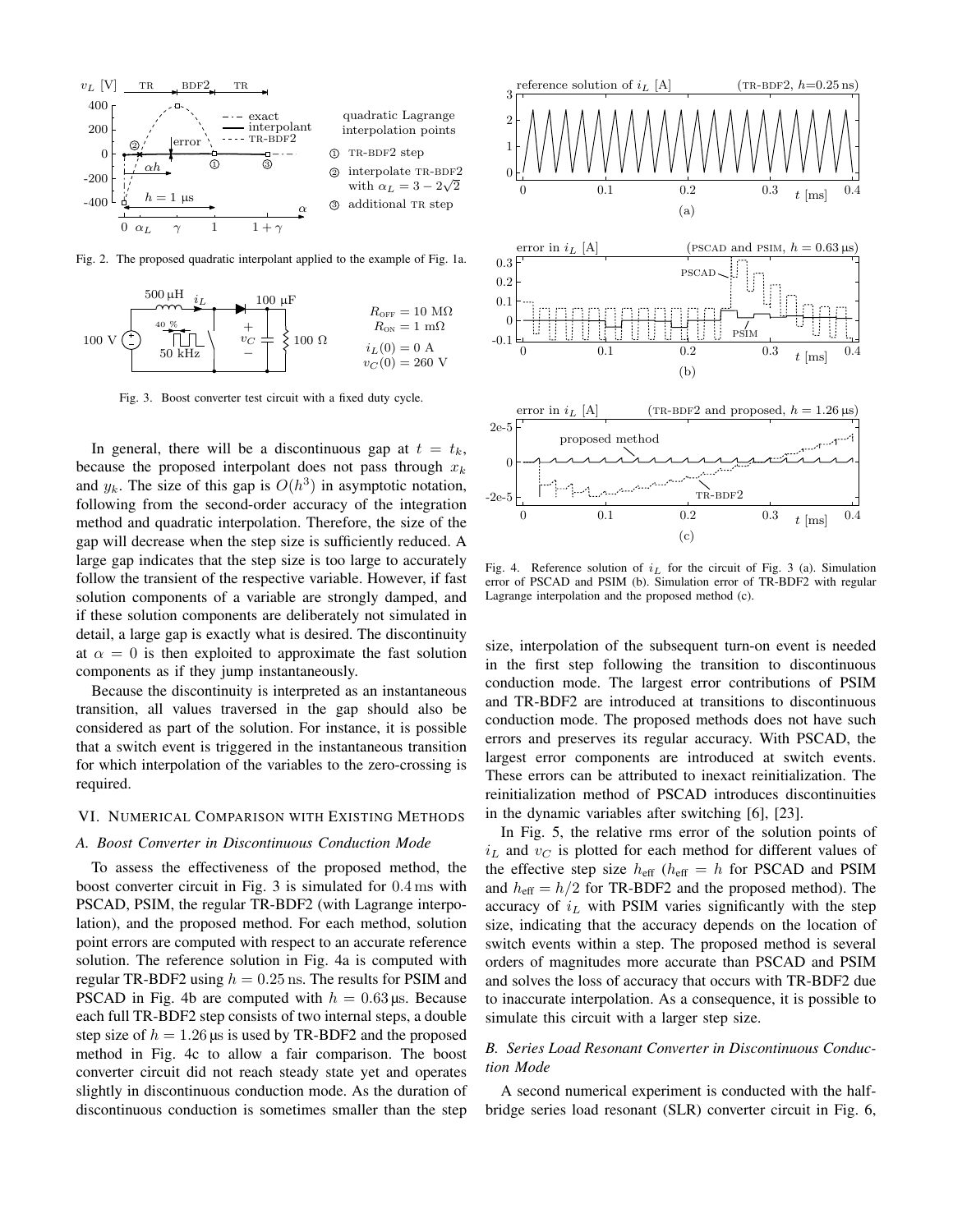

Fig. 5. Relative rms error in the simulation points as a function of the effective step size, for the variables  $i_L$  and  $v_C$  of the boost converter circuit in Fig. 3. The errors are computed after simulating over 0.4 ms with different effective step sizes  $h_{\text{eff}}$ , using PSCAD and PSIM with  $h = h_{\text{eff}}$ , and TR-BDF2 and the proposed method with  $h = 2h_{\text{eff}}$ .



Fig. 6. Series load resonant converter test circuit with a fixed duty cycle.

also operating in discontinuous conduction mode. The circuit is simulated for 1 ms. The reference waveform for  $i<sub>L</sub>$  and the errors obtained with each method are shown in Fig. 7. As this circuit involves a diode bridge, it is prone to inaccurate interpolations.

Almost immediately after the half-bridge switch event, the inductor current will force two diodes of the diode bridge to conduct. With PSCAD and TR-BDF2, the largest error is introduced at this event. With PSIM, the largest errors are introduced at commutation of the diode bridge when  $i<sub>L</sub>$  crosses zero. With the proposed method, there is no error visible which can be attributed to interpolation at diode bridge switch events.

In Fig. 8, the relative rms error of the solution points of  $i_L$  and  $v_{C_2}$  is again plotted for each method for different values of the effective step size  $h_{\text{eff}}$ . Also for this example, the proposed method is more accurate than PSCAD and PSIM, and the regular TR-BDF2. The proposed method is the only method capable of maintaining second-order accuracy for all considered step-sizes, while the other methods suffer from a reduction to first-order accuracy. With PSIM, this order reduction occurs only for some of the considered step sizes.





Fig. 7. Reference solution of  $i_L$  for the circuit of Fig. 6 (a). Simulation error of PSCAD and PSIM (b). Simulation error of TR-BDF2 with regular Lagrange interpolation and the proposed method (c).



Fig. 8. Relative rms error in the simulation points as a function of the effective step size, for the variables  $i_L$  and  $V_{C_2}$  of the SLR converter circuit in Fig. 6. The errors are computed after simulating over 1 ms with different step sizes, using PSCAD and PSIM with  $h = h_{\text{eff}}$  and TR-BDF2 and the proposed method with  $h = 2h_{\text{eff}}$ .